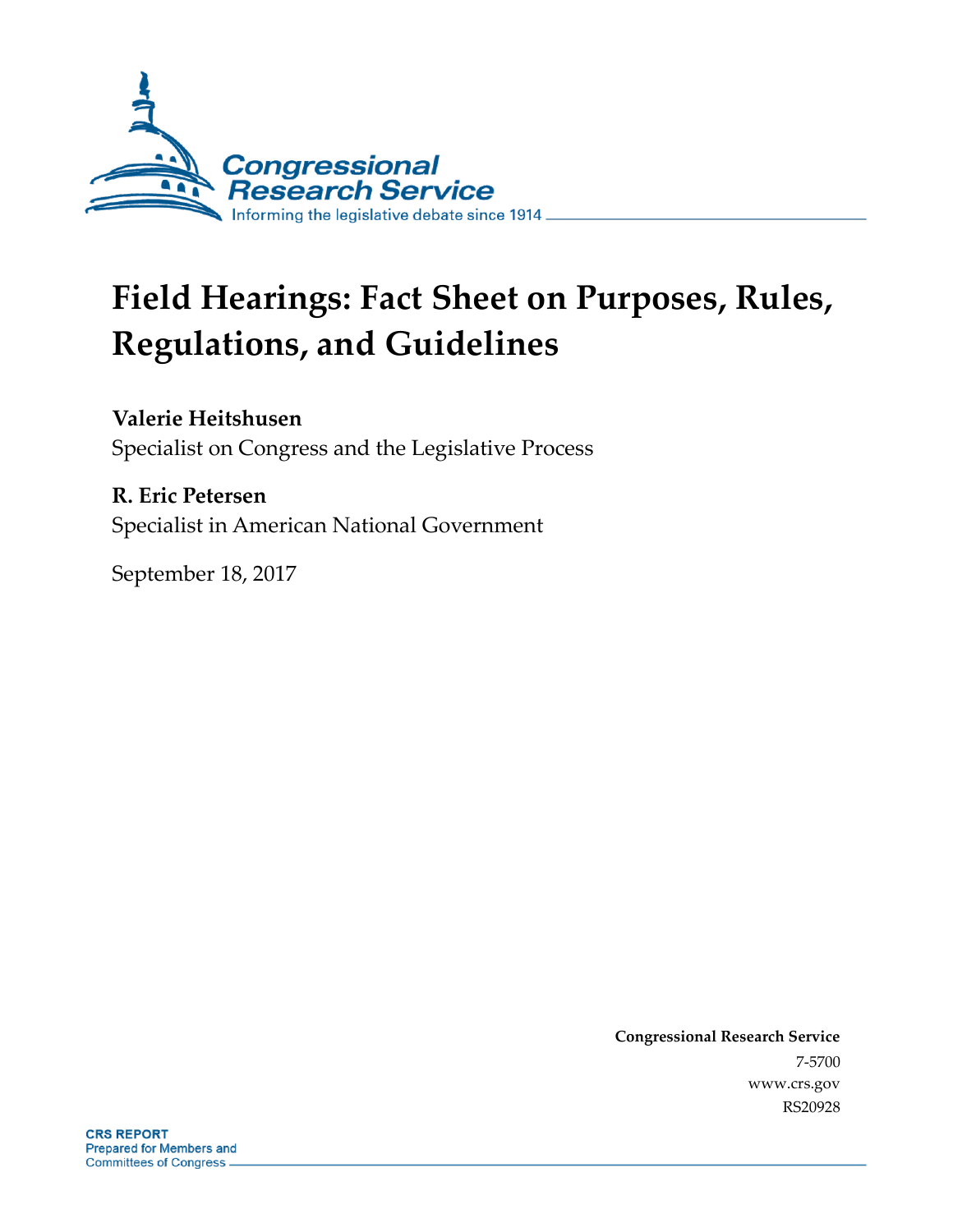lield hearings are congressional hearings held outside Washington, DC. They date at least to the Civil War, when committees sometimes traveled to the front lines to observe conditions and war preparedness. F

### **Purposes of Field Hearings**

Members and committees hold field hearings for a variety of reasons. A field hearing may bring Congress directly to the scene of an important national issue. A field hearing can serve other purposes. It can

- raise public visibility of an issue;
- provide an opportunity to evaluate a government program "on site";
- reinforce a Member's relationship with his or her constituents; and
- attract local, and sometimes national, media attention.

Early examples of field hearings in the  $115<sup>th</sup>$  Congress included one full committee field hearing in Fort Totten, ND, on implementation of recent laws governing foster care for Native American children; an appropriations subcommittee hearing held at Arlington National Cemetery on current operations and plans for the cemetery; and a full committee hearing in Frankenmuth, MI, on "Perspectives on the 2018 Farm Bill from Michigan."<sup>1</sup>

### **Chamber Rules**

The formal authority for field hearings is found implicitly in chamber rules. House Rule XI, clause 2, states in part that a committee is authorized "to sit and act at such times and places within the United States, whether the House is in session, has recessed, or has adjourned, and to hold such hearings as it considers necessary." Similarly, Senate Rule XXVI, paragraph 1, states that a committee "is authorized to hold such hearings, to sit and act at such times and places during the sessions, recesses, and adjourned periods of the Senate" as it sees fit. Otherwise, chamber rules do not distinguish field hearings from those held in Washington.

## **Committee Rules**

House and Senate committee rules are generally silent on field hearings specifically, but, in the rules for the 115<sup>th</sup> Congress, some committees included related provisions. For example, the rules of the Senate Committee on Agriculture, Nutrition, and Forestry and the Senate Select Committee on Intelligence both require that members be notified 48 hours prior to a field hearing. (For hearings held in Washington, DC, the notice requirement is 24 hours.) Rules of the House Committee on Education and the Workforce provide another example, specifying that subcommittee field hearings may be scheduled only when authorized by the chairman of the full committee.

 $\overline{a}$ 

<sup>&</sup>lt;sup>1</sup> These hearings were held by the Senate Committee on Indian Affairs; the Military Construction, Veterans Affairs, and Related Agencies Subcommittee of the Senate Appropriations Committee; and the Senate Committee on Agriculture, Nutrition, and Forestry Committee, respectively.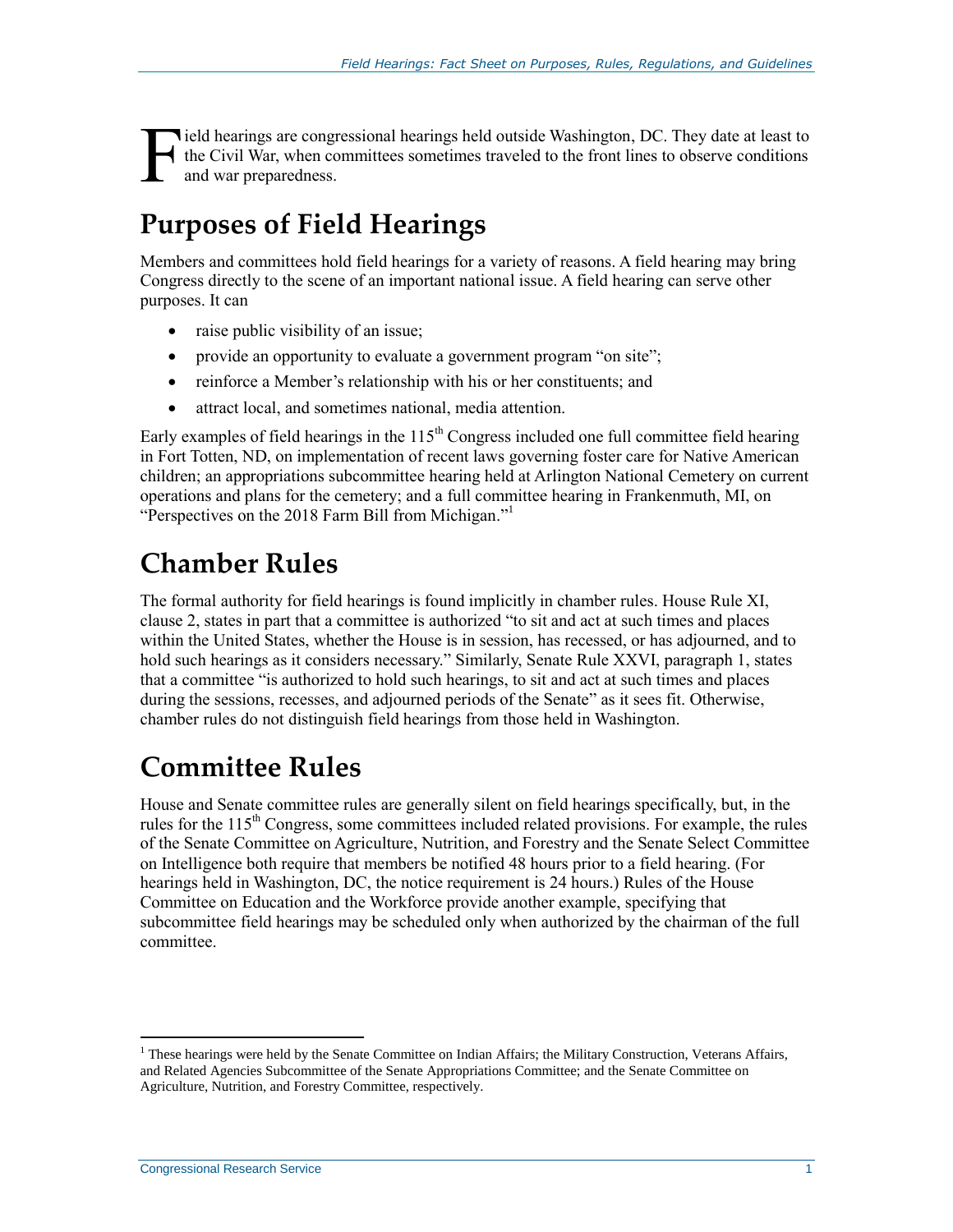# **Regulations and Guidelines**

Funding for committee travel and other administrative issues raised by field hearings are covered by regulations established by the House Administration Committee and the Senate Rules and Administration Committee. In the House, regulations printed in the Committee on House Administration's *Committees' Congressional Handbook* cover matters specific to field hearings; the handbook is available at http://cha.house.gov/handbooks/committee-handbook. In the Senate, official travel in general is governed by statute<sup>2</sup> and regulations issued by the Committee on Rules and Administration.

It is common for committees to prepare guidelines or informal checklists for field hearings based on chamber and committee rules and practices as well as the respective travel regulations of the House Administration Committee and the Senate Rules and Administration Committee. Expenses incurred by a Representative, Senator, or their staff attending a field hearing—including transportation, lodging, meals, and incidentals—are reimbursable by the committee holding the hearing.

Although field hearings involve some administrative matters different from hearings held in Washington, most of the procedural requirements are the same: scheduling, notice, subpoena authority, quorum requirements, broadcasting, and the like. Notably, field hearings cannot be explicitly employed for political or electoral purposes. House Rule XXV and associated regulations forbid official travel for any political or campaign purposes, and Senate regulations forbid reimbursement for per diem expenses associated with official travel during the 60 days before a Senator's name appears on a ballot.<sup>3</sup> Members and staff may consult with the relevant chamber ethics committee for additional guidance on permissible and impermissible reimbursements for Members' official and other travel; additional details are also provided in the *Senate Ethics Manual*, the *House Ethics Manual*, and other publications of the House Committee on Ethics.<sup>4</sup>

### **Venue**

No rule or regulation determines a field hearing's location. Committee or subcommittee leadership usually chooses the location, including the specific site, such as a federal building, public school, or private facility. House committees are authorized to procure commercial space when federal, state, municipal, or other public space is not available or not suitable.<sup>5</sup>

It may be necessary for staff to travel to the field location a day or more before the hearing to make certain administrative arrangements—including layout of tables and chairs for Members, witnesses, and the public, as well as setup of video or audio systems. Other advance preparations may include arrangements for security personnel and audio visual technicians.

 $\overline{a}$  $2$  U.S.C. 58(e).

<sup>&</sup>lt;sup>3</sup> The Senate regulations provide some exceptions for airfare and in cases when a Senator whose election is not contested. Campaign funds are allowed to cover per diem in some circumstances. See *Senate Ethics Manual*, S.Pub. 108-1, p. 120, at http://www.ethics.senate.gov/public/index.cfm/files/serve?File\_id=f2eb14e3-1123-48eb-9334- 8c4717102a6e.

<sup>4</sup> The Senate document is available at http://www.ethics.senate.gov/public/index.cfm/files/serve?File\_id=f2eb14e3- 1123-48eb-9334-8c4717102a6e. The House publication is available at http://ethics.house.gov/sites/ethics.house.gov/ files/documents/2008\_House\_Ethics\_Manual.pdf.

<sup>5</sup> U.S. Congress, House Committee on House Administration, *Committees' Congressional Handbook*, https://cha.house.gov/handbooks/committee-handbook#disbursements\_hearingsandmeetings\_fieldhearings.